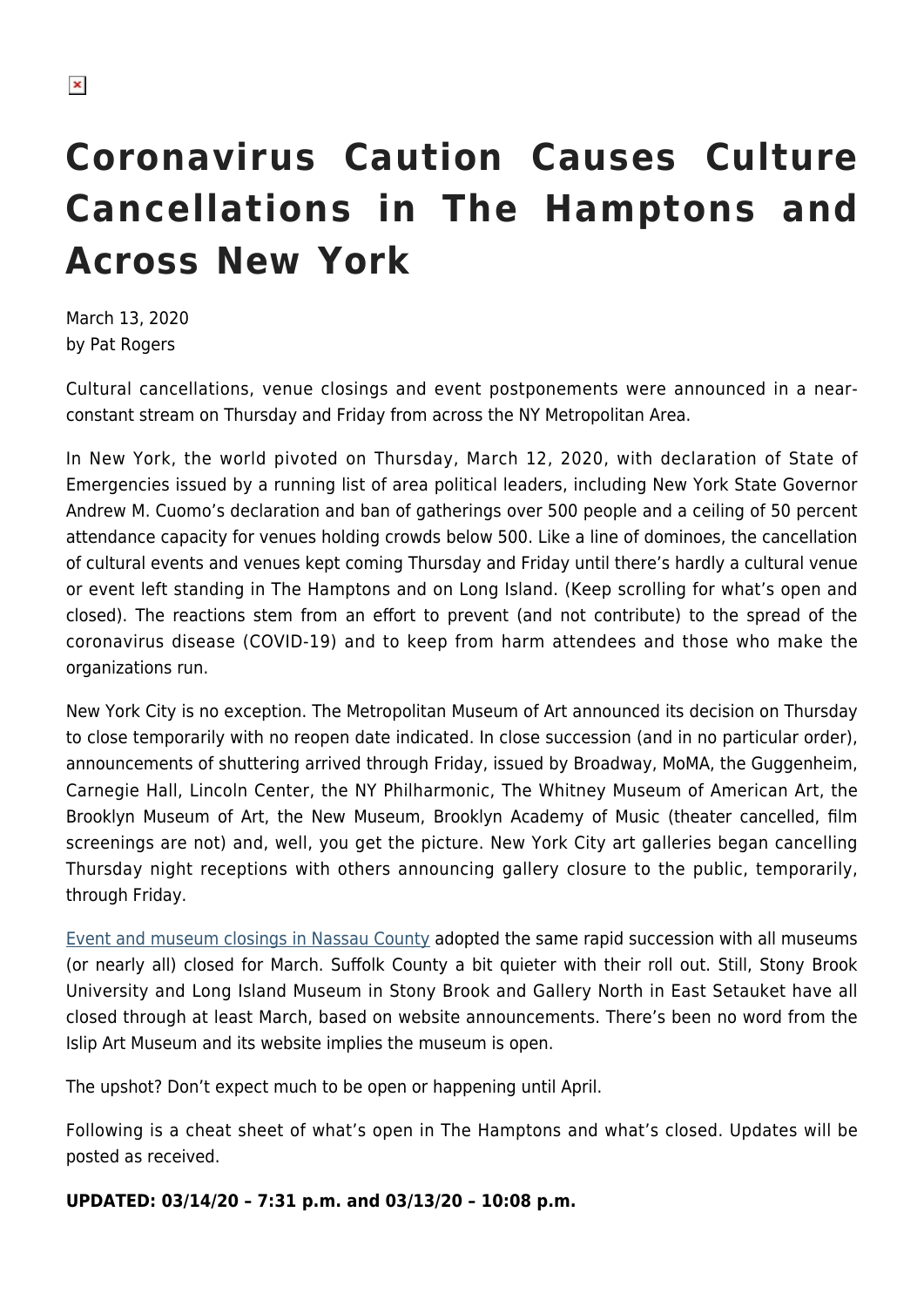## **OPEN**

**[Southampton History Museum](https://www.southamptonhistory.org/) Exhibitions "High Style in the Gilded Age: Southampton 1870 -1930) and "Samuel Parrish; Owner of the Rogers Mansion from 1898 – 1932)** (all events cancelled through March)

**[RJD Gallery](http://rjdgallery.com/) Opens New Group Show of Woman Painters.** No reception; gallery is open. RJD Gallery is located at 2385 Main Street, Bridgehampton, NY 11932.

## **CLOSED**

Guild Hall (museum and all events through March)

Watermill Center (through March)

Bay Street Theater (through March)

LongHouse Reserve (all events through March. Opens for season on April 25, 2020)

Southampton Cultural Center (through March 29, 2020)

Southampton Arts Center (all events cancelled through April 12, 2020)

Maddoo (Opens for Season on May 1)

East Hampton Historical Society

Parrish Art Museum (museum and all events cancelled through April 3, 2020)

#### **CANCELLED OR POSTPONED**

"Sherlock's Secret Life" at Southampton Cultural Center – Cancelled with the hope of rescheduling

Tripoli Gallery – Opening Reception for "Surge" by Alice Hope has been postponed from March 14, 2020. The solo show, on view through April 12, 2020, is on view by appointment. The gallery is located at 26 Ardsley Road, Wainscott, NY 11975.

Maddoo's Winter Lecture in Sagaponack (March 15) and Madoo in Manhattan (March 24) are cancelled.

Bridgehampton Chamber Music Festival's Mozart Concert with Alan Alda (March 21) has been cancelled.

Hampton Theatre Company's production of "Sylvia" has been postponed.

Parrish Art Museum events and gallery tours cancelled until April 3, 2020

## **On the North Fork**

North Fork Community Theater's "Wolf Hall" is cancelled.